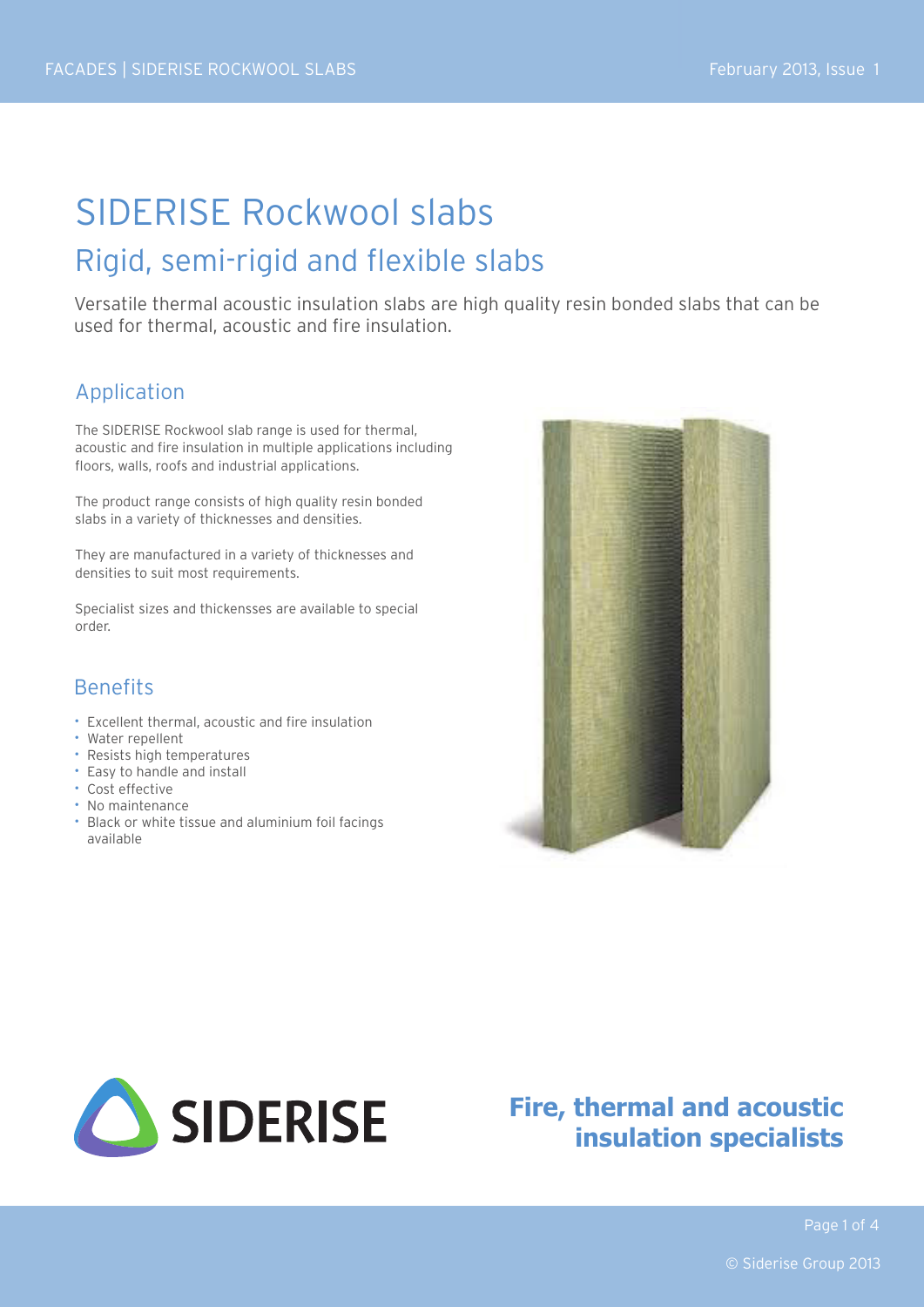### Product description

**SIDERISE Rockwool slabs** comprise high quality stone wool manufactured to provide effective thermal insulation, fire resistance and superior acoustic performance in all areas of the building. The materials have been developed and tested at various thicknesses to meet the thermal and acoustic performance requirements listed in Tables 3 and 4.

**SIDERISE Rockwool slabs** range from 45 to 140 kg/m<sup>3</sup>.

#### Dimensions

Standard slab sizes and thicknesses are listed in Table 1. Other sizes and thicknesses are available to special order.

#### Table 1 - Types and densities

#### Finishes

Non-woven mineral black or white tissue, aluminium foil are available.

The tissues are bonded to the face of the slabs with binder which provides a superior acoustic and fire performance compared to fabricated, adhesive applied, tissue faced products. 70 gramme black and 100 gramme white tissue options are available from SIDERISE.

| Slab type    | Density<br>$kq/m^3$ | Standard size<br>(mm) | Standard thickness<br>(mm) |                       |
|--------------|---------------------|-----------------------|----------------------------|-----------------------|
| <b>RW45</b>  | 45                  | 1200 x 600+           | 30,40,50,60,75,100         | +All 'face<br>RW60 th |
| <b>RW60</b>  | 60                  | $1200 \times 600+$    | 25,30,40,50,60,75,100      | be 1000               |
| <b>RW80</b>  | 80                  | $1200 \times 600+$    | 50,75,100                  | size                  |
| <b>RW100</b> | 100                 | $1200 \times 600+$    | 25,30,40,50,60,75,100      |                       |
| <b>RW140</b> | 140                 | $1200 \times 600+$    | 30,50,75,100               |                       |

 $\alpha'$  RW45 and hicknesses will be 1000 x 600mm in

### Performance and properties

#### Table 2 - Resistance to compression

| Slab type    | Stress required to produce<br>10% compression $(kN/m^2)$ | Stress required to reach<br>elastic limit $\partial$ e (kN/m <sup>2</sup> ) | Displacement at<br>5 kN/m <sup>2</sup> stress |                                              |
|--------------|----------------------------------------------------------|-----------------------------------------------------------------------------|-----------------------------------------------|----------------------------------------------|
| <b>RW45</b>  | 3.0                                                      | 3.5                                                                         | 16.5                                          | Tested in accordance<br>with BS EN 826: 1996 |
| <b>RW60</b>  | 6.7                                                      | 6.1                                                                         | 7.0                                           | NB Elastic limit occurs                      |
| <b>RW80</b>  | 12.9                                                     | 9.2                                                                         | 5.5                                           | between 6 and 12%<br>deformation.            |
| <b>RW100</b> | 16.4                                                     | 11.3                                                                        | 4.6                                           |                                              |
| <b>RW140</b> | 28.2                                                     | 26.1                                                                        | 4.2                                           |                                              |

#### Fire performance

**SIDERISE Rockwool slabs** are certified by Lloyd's Register of Shipping as non-combustible materials for use on:

- offshore installations
- MED classed ships DTLR MCA approval

**SIDERISE Rockwool slabs** are rated 'non-combustible' in accordance with ISO 1182 and IMO A. 799. They are classified as 'A1' Non-combustible in accordance with European Fire Classification and UK and Ireland Building Regulations.

#### Water resistance

**SIDERISE Rockwool slabs** are highly water repellent.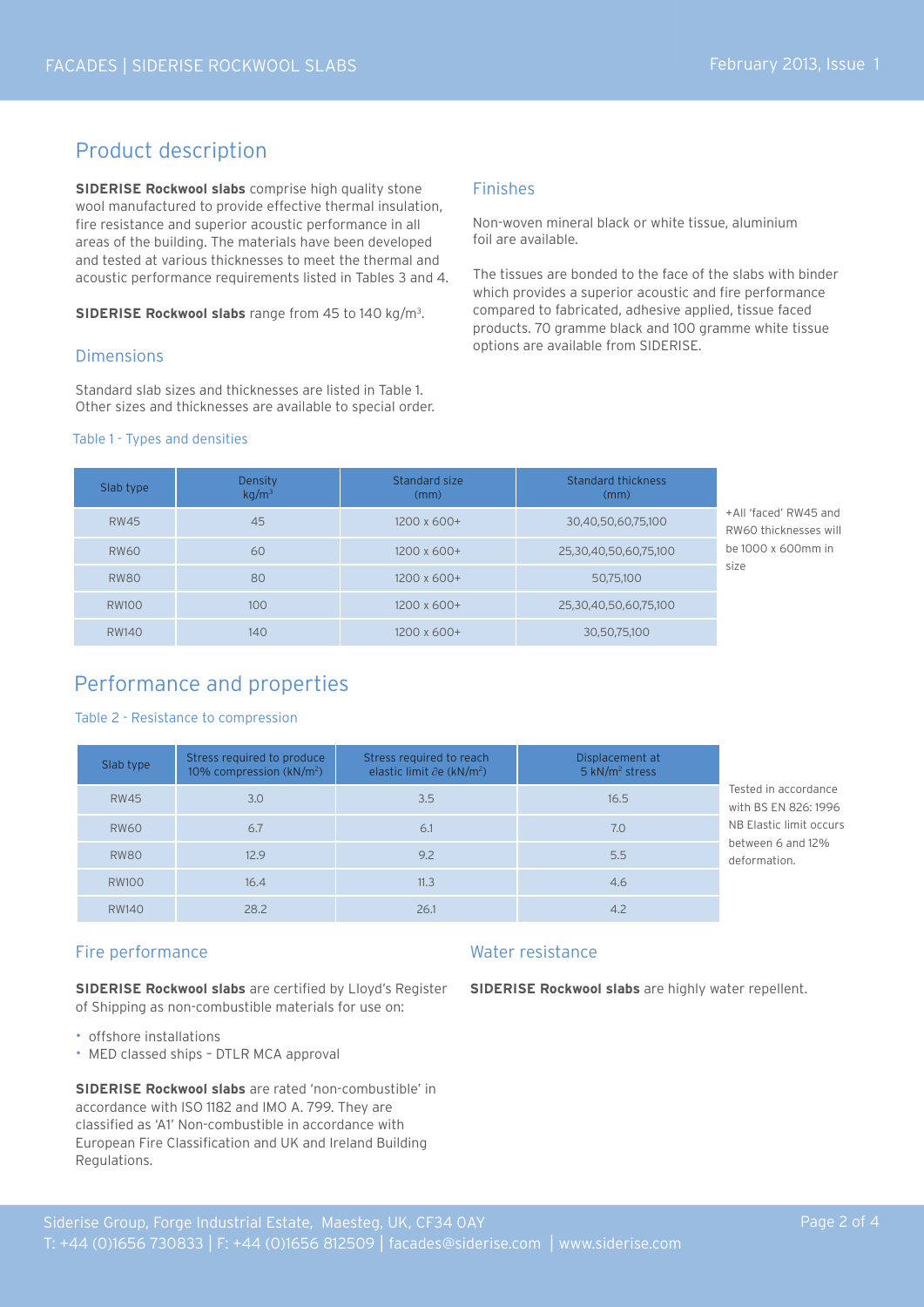#### Thermal performance

#### Table 3 - Thermal conductivity (industrial applications)

| Mean temp    | Values (W/mK) |             |             |              |              |  |
|--------------|---------------|-------------|-------------|--------------|--------------|--|
| $^{\circ}$ C | <b>RW45</b>   | <b>RW60</b> | <b>RW80</b> | <b>RW100</b> | <b>RW140</b> |  |
| 50           | 0.040         | 0.039       | 0.038       | 0.037        | 0.037        |  |
| 100          | 0.050         | 0.047       | 0.045       | 0.044        | 0.044        |  |
| 150          | 0.063         | 0.058       | 0.055       | 0.054        | 0.051        |  |
| 200          |               | 0.070       | 0.066       | 0.064        | 0.060        |  |
| 250          |               |             | 0.079       | 0.075        | 0.070        |  |
| 300          |               |             |             | 0.088        | 0.081        |  |
| 350          |               |             |             | 0.104        | 0.093        |  |

Tested in accordance with BS 874: 1973. Cold face temperature 40°C.

#### Acoustic performance

SIDERISE stone wool works in two distinct ways to reduce noise, either by impeding the transmission of sound through an element of the structure or by absorption of sound at the surface.

The structure of the fibres in **SIDERISE Rockwool slabs** make them ideal for use as a sound absorber, with characteristically high coefficients over a wide frequency range.

Noise absorption is expressed as a factor between 0 and 1.0. The more sound that a surface absorbs, the higher its absorption coefficient.

The absorption coefficients shown below are typical figures that can be achieved by unfaced SIDERISE Rockwool products. They have been obtained from a comprehensive range of measurements made over a number of years.

Note Differences in coefficients of less than 0.15 are not significant.

#### Table 4 - Absorption coefficients for selected SIDERISE Rockwool slabs

| Slab type    | <b>Thickness</b><br>(mm) | <b>Mounting</b> | Frequency (HZ) |      |      |      |      |      |
|--------------|--------------------------|-----------------|----------------|------|------|------|------|------|
|              |                          |                 | 125            | 250  | 500  | 1K   | 2K   | 4K   |
| <b>RW60</b>  | 50                       | <b>Direct</b>   | 0.11           | 0.60 | 0.96 | 0.94 | 0.92 | 0.82 |
| <b>RW60</b>  | 75                       | <b>Direct</b>   | 0.34           | 0.95 | 1.00 | 0.82 | 0.87 | 0.86 |
| <b>RW100</b> | 30                       | <b>Direct</b>   | 0.10           | 0.40 | 0.80 | 0.90 | 0.90 | 0.90 |
| <b>RW100</b> | 30                       | 300 mm gap      | 0.40           | 0.75 | 0.90 | 0.80 | 0.90 | 0.85 |
| <b>RW100</b> | 75                       | <b>Direct</b>   | 0.40           | 0,75 | 0.90 | 0.80 | 0.90 | 0.85 |
| <b>RW140</b> | 50                       | <b>Direct</b>   | 0.20           | 0.75 | 0.90 | 0.85 | 0.90 | 0.85 |
| <b>RW140</b> | 50                       | 300 mm gap      | 0.65           | 0.55 | 0.75 | 0.85 | 0.75 | 0.85 |